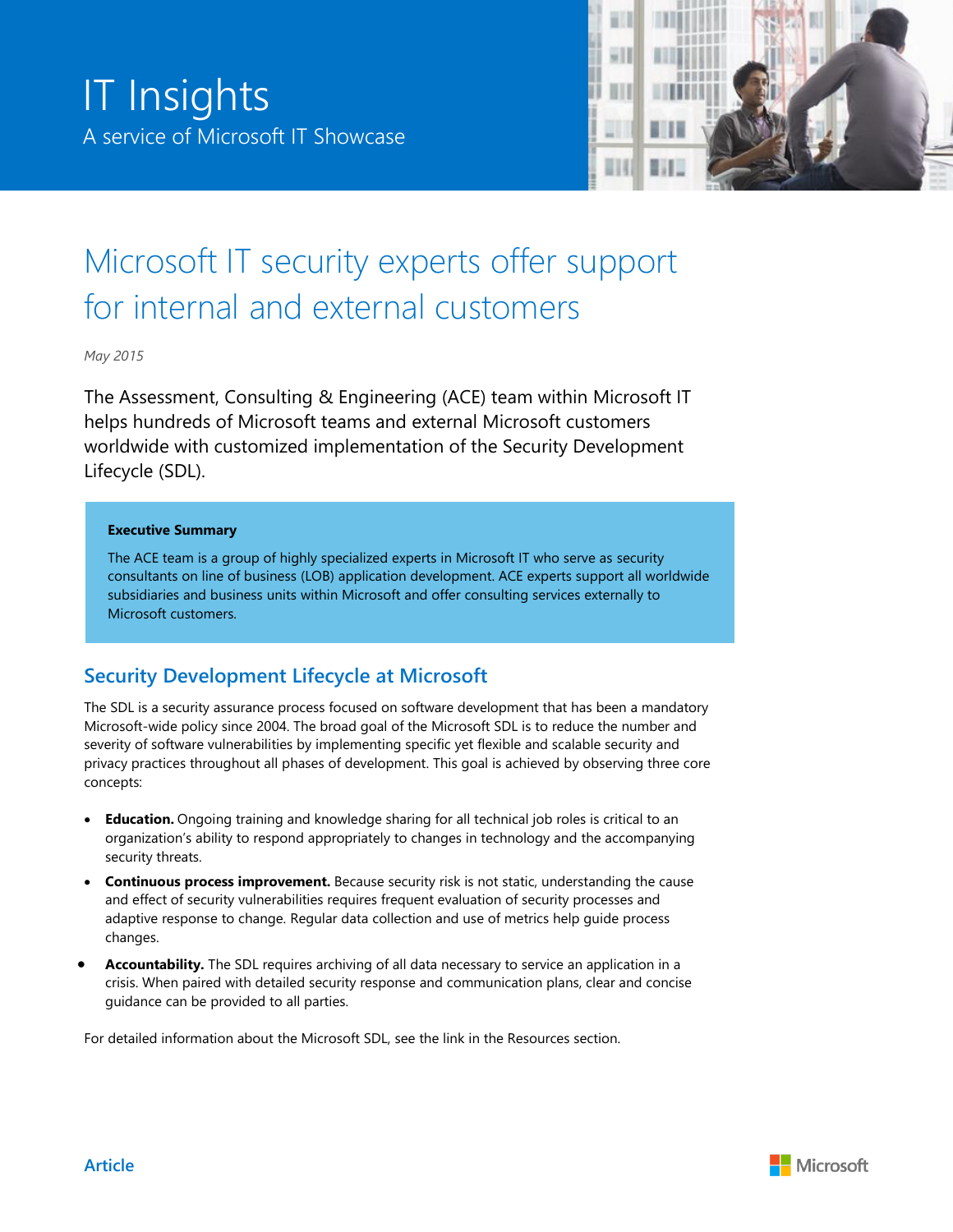# **Assessment, Consulting & Engineering team at Microsoft**

The ACE team is a Microsoft IT group in the Information Security & Risk Management (ISRM) organization. ISRM promotes safe, secure, and available services through risk management; enables embedded business security practices; ensures integration of security with technology; and upholds service commitments to the business. Within ISRM, ACE is a group of highly specialized security experts whose mission is to drive application excellence into production by providing application engineering leadership through security and privacy analysis services. In addition to working very closely with internal Microsoft IT customers, ACE team members serve as global consultants on line of business security for subsidiaries and business units within Microsoft, as well as for external Microsoft customers.

## **Line of business focus**

The ACE team at Microsoft is specifically focused on LOB applications—the set of internal-use applications most critical to running an enterprise, such as accounting, governance, human resources, and billing. Although the ACE team's SDL processes are broadly parallel to those used by teams developing external software products, their services are most relevant to the needs of other IT organizations that are working on their own LOB applications.

The SDL for LOB applications focuses on a subset of the overall SDL process, but it's no less critical. The belief that internal corporate applications, used by "trusted" authenticated users, carry a lower security risk than external applications is a common and dangerous misconception. Significant insider threats are easily overlooked because of this misconception, which can result in substantial security failures such as lost or leaked data.

For example, the line between internal and external applications can be blurred with applications that accommodate Internet access. This functionality could potentially expose an internal application to the same Internet threats that any ecommerce application might face, which could result in stolen commodities such as intellectual property or trade secrets. A fundamental goal of the ACE team is to highlight, help correct, and ultimately prevent such dangerous assumptions and insufficient security practices.

## **Evolution of SDL within ACE**

Over the last several years, ACE made a gradual but deliberate move away from predominantly manual design and code reviews to a more proactive approach, which focused security processes on the design and development phases and virtually eliminated work during testing. Security efforts also began to extend beyond the application code and focus on vulnerabilities in overall strategy and infrastructure, to protect applications from being exploited through other channels.

As the number of Microsoft teams that relied on ACE security services continued to expand, ACE began a concerted effort toward a more organized approach to security, focusing on extensive rolespecific training that allowed responsibility to shift to the development teams themselves. ACE established a risk-based classification model that empowered the application teams to adopt security planning and evaluation as an integrated part of the development process. Lower-risk applications were placed in a "self-service" model, in which trained developers, program managers, and architects on the application team acted as the security experts.

A pool of ISRM Information Security Managers continues to work closely with business process units in Microsoft IT, providing thought leadership, security strategy, and ongoing education for the application teams that are carrying out their own security efforts. This ACE-supported self-governance allows for proactive, efficient security processes, with quality ensured by a combination of sampling and checks and balances. The introduction of increasingly automated threat-modeling tools and integrated statistical analysis–based reporting for risk management has enabled application teams to be even more independent and proactive.

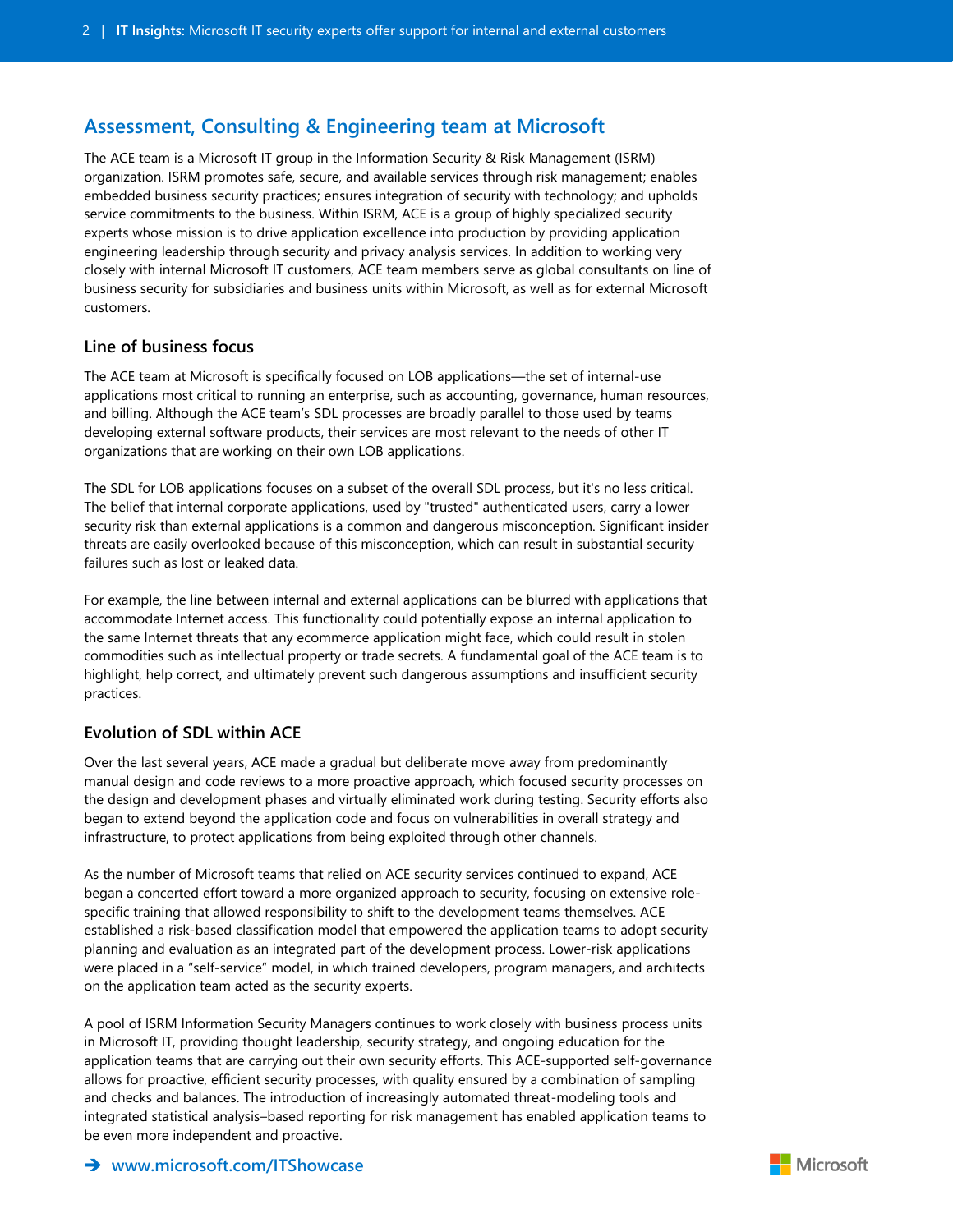## **Results**

This evolution in security best practices and processes has provided clear benefits. Microsoft IT has seen improved efficiency, noted fewer production delays, and enjoyed a positive shift in the dynamic between the security team and development teams.

#### **Maximized efficiency**

When assessing internal applications for compliance with security policy, the ACE team validates the correct implementation of more than 100 technical control procedures. These application reviews are focused on custom code and configuration at the application layer as well as infrastructure security. Additionally, the number of application reviews that are conducted by the ACE team has nearly doubled in the past couple of fiscal years. The team's reliance on finely tuned SDL procedures and tooling to support the security governance process allows them to keep up with the demand for these comprehensive reviews without significantly increasing resources.

#### **Fewer production delays**

The amount of effort required to fix a security deficiency is relative to the stage in the development cycle at which the deficiency is discovered. By implementing the ACE team's proactive approach to security processes, which focuses security efforts on the early phases of design and development, Microsoft IT can significantly reduce production delays. The following illustration, from the whitepaper *The Microsoft SDL: Return on Investment*, shows the chain of dependencies with the approximate proportion of required rework to fix a deficiency at each stage. A deficiency that is identified early in the process will have the smallest impact on the production schedule.



Figure 1. The relationship between the timing of security efforts and delays in the production schedule.

#### **Better relationships**

Collaborating on an established set of proactive security measures from the beginning of the development lifecycle created a true partnership between development teams and security teams in Microsoft IT. Shifting the role of a security team from regulation enforcer to partner can dramatically change the dynamic between security and development; success is defined as a joint effort to prevent security bugs, rather than a two-team process of finding and fixing them.

## **Implementing SDL today**

Today the ACE team focuses primarily on four key phases of the SDL, which correspond with, and are implemented during, the key phases of the software development process.

1. **Training.** ACE provides role-specific training for all application team members responsible for security, including program managers, architects, developers, and testers.

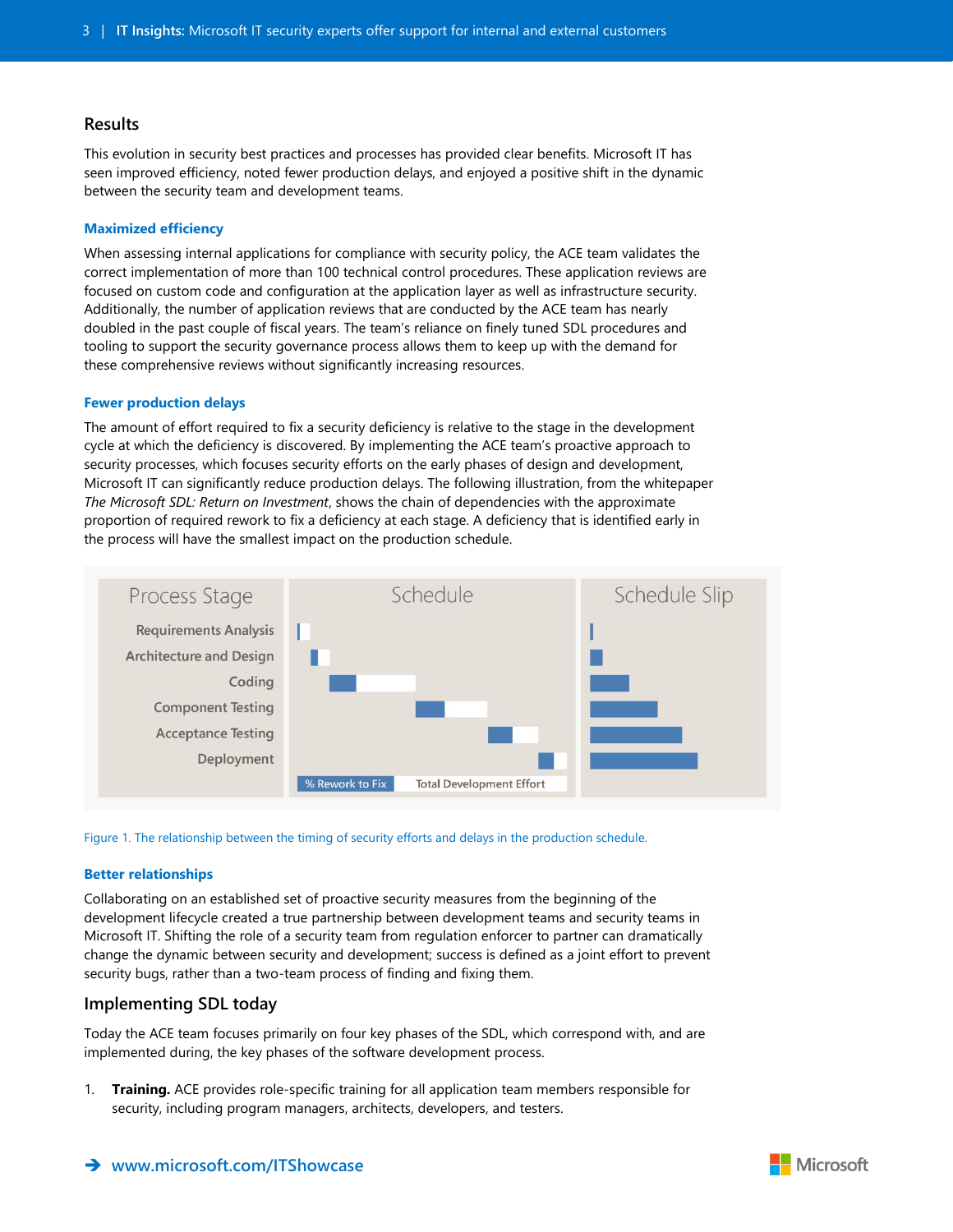- 2. **Requirements gathering.** It's critical that security requirements be established as early as possible because of the depth at which applications are integrated with core business functions. ACE recommends that security and privacy risk assessments be performed at the application portfolio level.
- 3. **Design.** Most security-related work occurs in the design phase. ACE provides support to help ensure that the design and architecture of the application are robust, incorporating threat modeling to prevent design-level issues.
- 4. **Implementation.** Much like product development teams, the ACE team strives to implement secure coding procedures—including use of approved tools, functions, and code review practices—as well as security of the infrastructure on which the applications are deployed.

# **ACE consulting**

The ACE team continues to evolve and adapt, with the goal of providing a holistic risk management solution via a set of highly specialized services to internal and external clients. The Microsoft IT security experts who form ACE serve as consultants who can deliver a wide variety of security, privacy, and risk-assessment services, including support for traditional on-premises products and cloud-based services, such as Azure and mobile solutions.

As Microsoft IT, the primary customer of ACE, continues to transition its own LOB applications to the cloud, the ACE team will support all security-related efforts and challenges. ACE also offers its expertise to other groups within Microsoft as needed, with the flexibility to either augment a team's existing processes or provide a complete security service. This cross-group support commitment uniquely exposes ACE experts to security considerations that span a wide range of emerging products and technologies. Because Microsoft IT is a customer of other Microsoft product groups, the result is a continuous and synergistic feedback loop that benefits all parties.

The effects of this cooperative relationship also extend beyond Microsoft, directly benefiting the external Microsoft customers who want to take advantage of the ACE team's experience and expertise.

## **Services**

The ACE team helps customers of any type (including both public sector and commercial), anywhere in world. ACE customizes its offerings to fit the security and privacy needs of each customer, from smaller businesses in need of a foundation of security essentials to large corporations with established security strategies interested in an independent analysis or recommendations for the latest security measures.

While ACE experts and other Microsoft IT subject matter experts regularly engage in complimentary consultation with Microsoft customers on a variety of IT topics via customer account managers, ACE also offers more extensive and individualized security services, including:

- **On-site analysis service.** SDL Maturity Assessments, including recommendations for an SDL program or program improvements.
- **Education.** Training and workshops covering secure application development and the entire SDL methodology, customizable to the size and needs of the company.
- **Design and code reviews.** In addition to support for traditional applications, also includes support for companies preparing to move applications to Azure, as well as support for mobile application development.
- **Infrastructure security consultation.** Proactive prevention of infrastructure exploitation.
- **Made-to-fit services.** Customized services based on specific security needs.